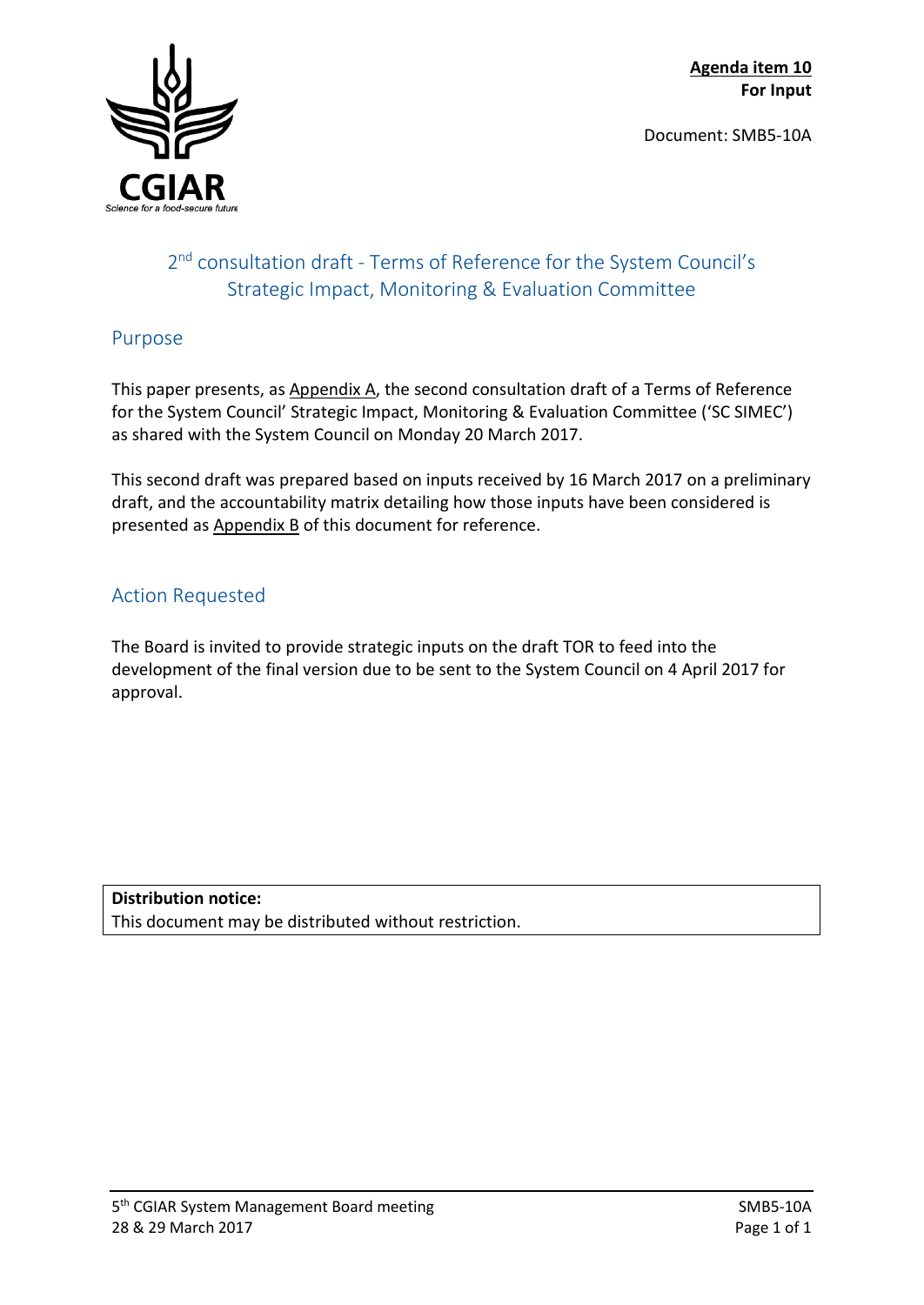

Document 1 **For input by 27 March 2017** Issued: 20 March 2017

### DRAFT 2 - Terms of Reference for the Strategic Impact, Monitoring & Evaluation Committee

#### Purpose

This document provides, for System Council review and inputs, a 2<sup>nd</sup> draft Terms of Reference for the System Council's Strategic Impact, Monitoring and Evaluation Committee ('SIMEC'), based on inputs received by 16 March on the 1<sup>st</sup> draft.

\*\* **Action requested: System Council participants are invited to review and provide any comments on this Draft 2 version of the SIMEC Terms of Reference by Monday 27 March 2017**. To aid in review, a companion document, titled "Accountability Matrix" sets out inputs received and how the System Management Office is proposing that those inputs be addressed.

Items that are shown in [yellow square brackets] are highlighted for specific input having regard to the comments in the "Accountability Matrix".

**Document category: Working document of the System Council** There is no restriction on the circulation of this document

Prepared by: CGIAR System Management Office based on a 1<sup>st</sup> draft prepared by participants of the Fund Effectiveness Working Group, and based on inputs received on that draft by 17 March 2017 from the System Council's members and Active Observers.

Doc 1 – Draft SIMEC TOR Page 1 of 7

CGIAR System Council and System Council and System Council and System Council and System Council and System Council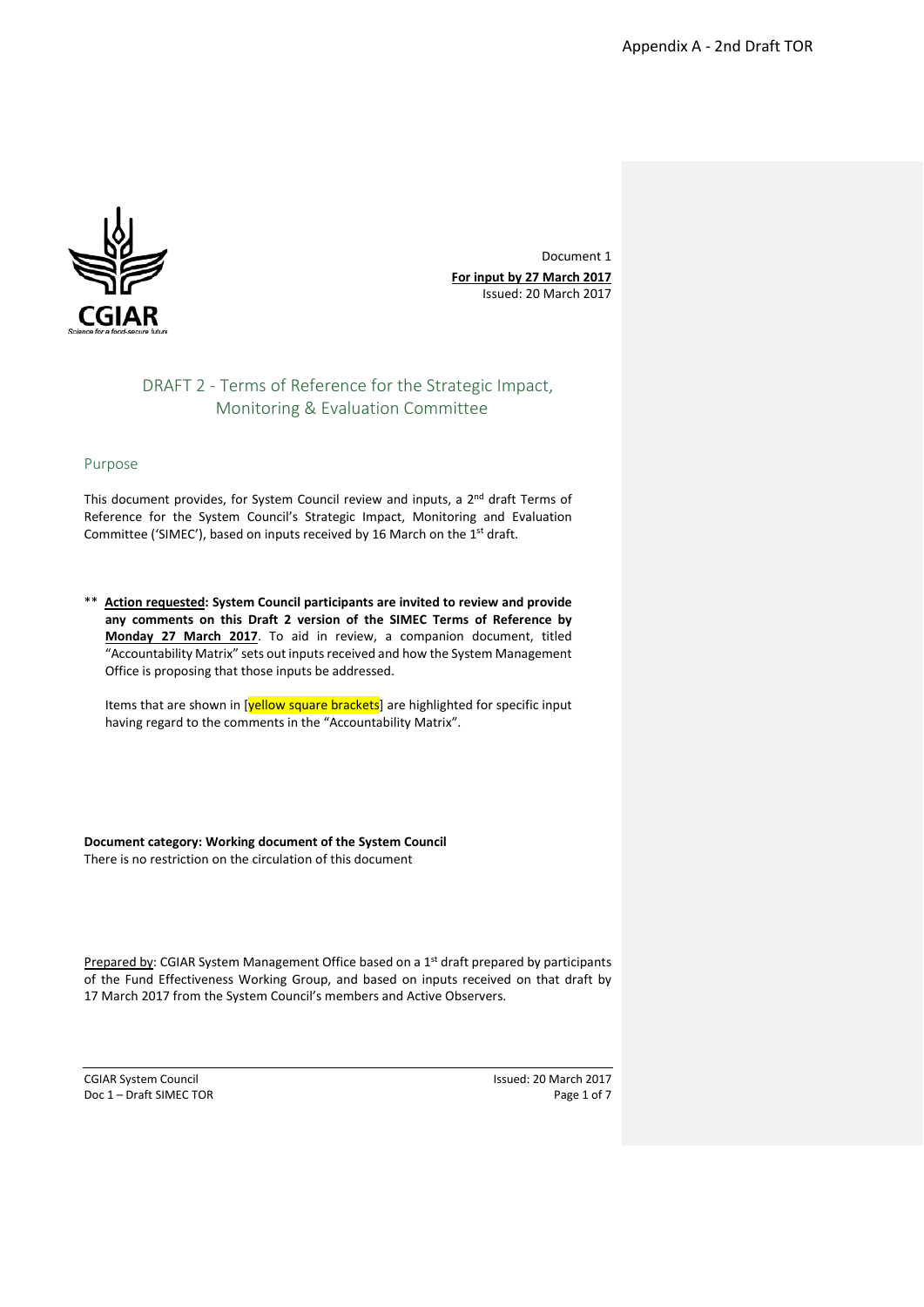#### Background

- 1. At the Council's 3rd meeting on 23 November 2016, an action was agreed that the *"System Management Office will support establishment of the System Council's Strategic Impact, Monitoring and Evaluation Committee (as contemplated by Article 8.2(a) of the CGIAR System Framework), building on the work that has been done to date by the Fund Effectiveness Working Group ('FEWG'), and seeking System Council endorsement of the Terms of Reference as soon as possible, in order that the committee can take up its key role."[1](#page-2-0)*
- 2. Over the period December 2016 and January 2017, members of the FEWG developed an initial draft terms of reference for consideration by System Council members ("Draft 1").
- 3. Draft 1 has been revised based on input received by 17 March 2017. The revised draft Terms of Reference ("Draft 2") is set out at Appendix 1 to this paper. In addition to the potential revisions that are shown in "track changes", a very small number of other grammatical changes were made, which are not shown.
- 4. In seeking to develop Draft 2 on a transparent basis, the Office has adapted the principle of taking up language from the CGIAR System Framework ("Framework") and then highlighting for the System Council areas that may benefit from additional comments, particularly where the inputs on Draft 1 had different language from the Framework. This document is shared in Word format, with track changes included to show deletions and additions.
- 5. Based upon the 'Information Presentation' circulated on 3 March 2017, current planning is for the following dates to apply to the Council's review and approval of the SIMEC TOR. The current step is highlighted in the table below.

| <b>No</b>     | <b>Dates</b>        | <b>Step</b>                                                                                                                                                                 |
|---------------|---------------------|-----------------------------------------------------------------------------------------------------------------------------------------------------------------------------|
| 1             | $6 - 13$ March 2017 | System Council opportunity to provide first round of inputs on<br>Draft 1 SIMEC TOR by 13 March 2017                                                                        |
| $\mathcal{P}$ | 14 March 2017       | System Management Office ('Office') collate all inputs, make<br>proposed edits, and prepare Draft 2 SIMEC TOR with an<br>accountability matrix of where items were taken up |
| $\mathbf{R}$  | 20 - 27 March 2017  | • Draft 2 of SIMEC TORs sent to SC for further inputs by<br>24 March 2017<br>• Simultaneous call for SIMEC member nominations* from<br>System Council membership            |

<sup>&</sup>lt;sup>1</sup> Action point SC/M3/AP2, System Council's 3<sup>rd</sup> meeting (23 November 2016)

<span id="page-2-0"></span>Doc 1 – Draft SIMEC TOR Page 2 of 7

CGIAR System Council and System Council and System Council and System Council and System Council and System Council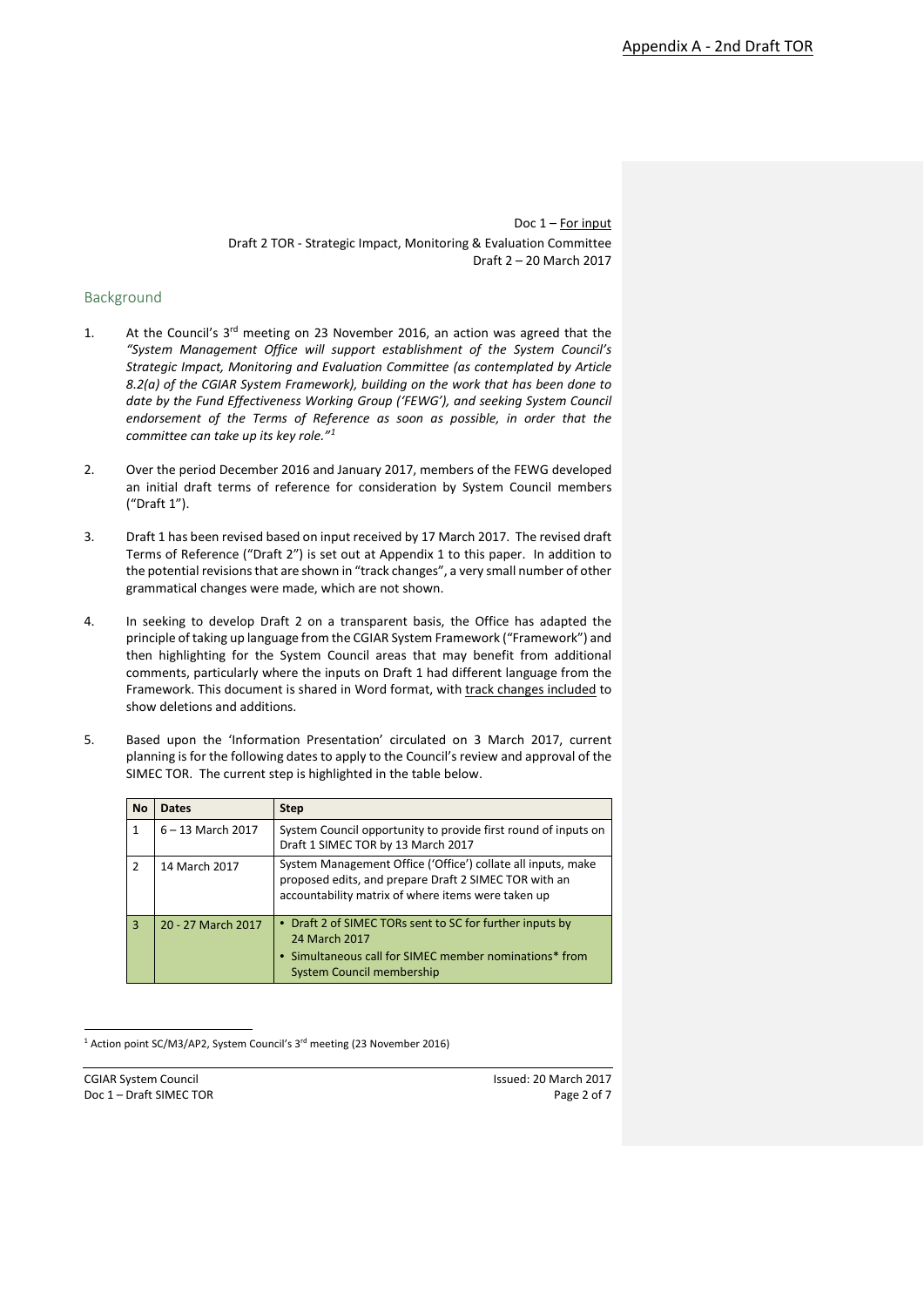| <b>No</b> | <b>Dates</b>        | <b>Step</b>                                                                                                                             |  |  |  |  |  |
|-----------|---------------------|-----------------------------------------------------------------------------------------------------------------------------------------|--|--|--|--|--|
| 4         | 27 - 31 March 2017  | • SC Chair consideration of SC member nominations for<br>SIMEC and consultations with SC members                                        |  |  |  |  |  |
|           |                     | • Final edits made by Office to proposed SIMEC TOR based on<br>second round of System Council inputs                                    |  |  |  |  |  |
| 5         | 4 - 20 April 2017   | Voting period for SIMEC TOR and SIMEC members by System<br>Council, as proposed by System Council Chair based on prior<br>deliberations |  |  |  |  |  |
| 6         | 28 April 2017 (TBC) | Proposed first virtual meeting of SIMEC to consider IEA and<br>ISPC Terms of Reference, based on System Council inputs.                 |  |  |  |  |  |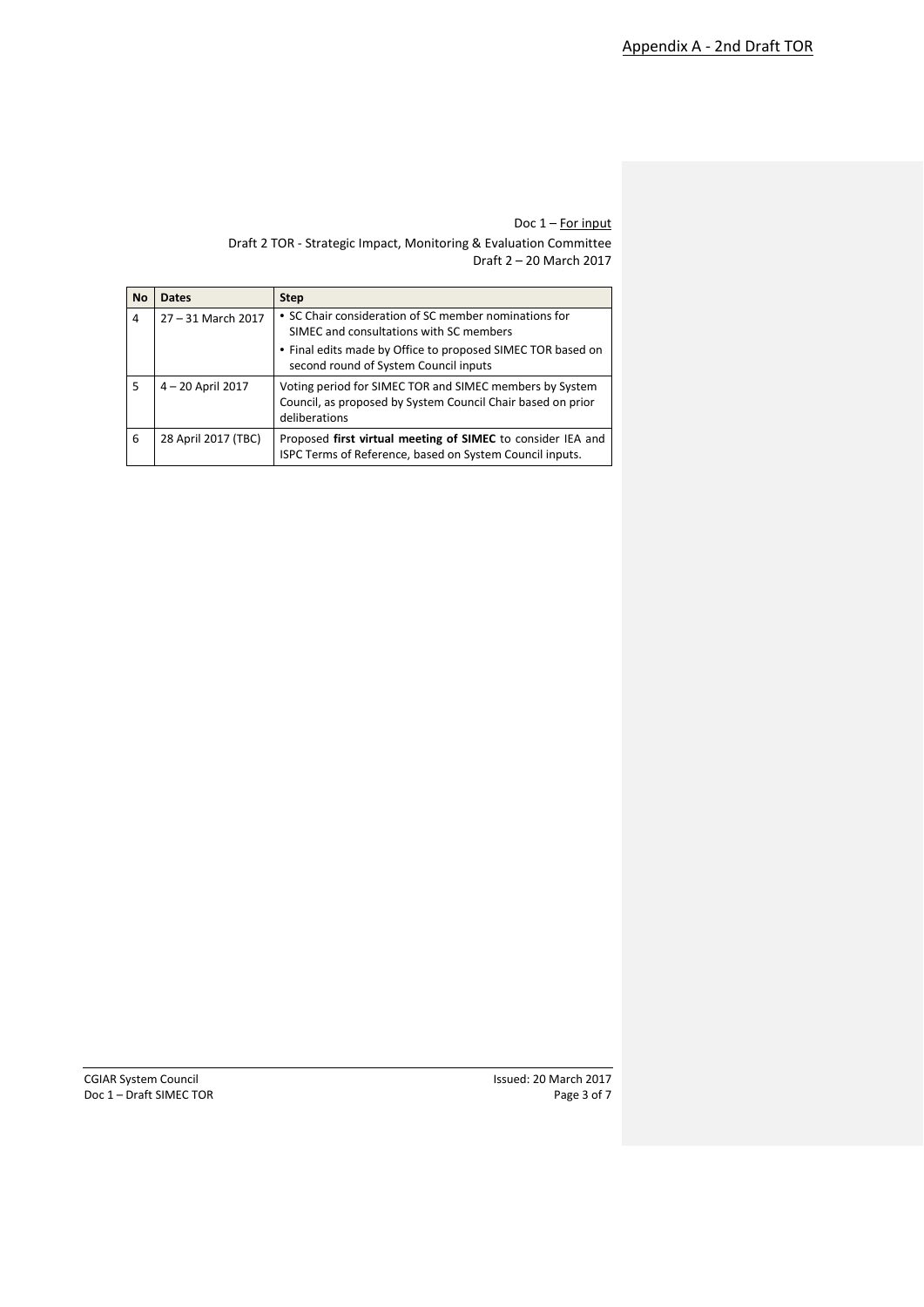Appendix 1 - Proposed SIMEC Terms of Reference<sup>[2](#page-4-0)</sup>

(as prepared by participants in the Fund Effectiveness Working Group[3](#page-4-1) and revised based on inputs received by 16 March 2017 from System Council members and Active Observers)

#### [**Explanations for suggested changes are provided in the companion document number 2, an Accountability Matrix**]

- A. Purpose
- 1. The Strategic Impact, Monitoring and Evaluation Committee ('SIMEC') is a standing committee of the System Council. Its purpose is to assist the System Council in: (1) reviewing research program evaluations; (2) overseeing the strategic direction and efficiency of the System Organization; and (3) monitoring efficiency, effectiveness and impact of CGIAR Research.
- B. Roles & Responsibilities
- 2. Strategy and Results Framework. The SIMEC shall advise and make recommendations to the System Council in areas related to the System Council's:
	- a. Review and approval of the CGIAR Strategy and Results Framework (SRF) submitted by the System Management Board, including: (1) requesting relevant foresight activities; (2) approving the process for developing the SRF; and (3) approving System-level strategic priorities.
- 3. Advisory Bodies of the System Council. The SIMEC shall advise and make recommendations to the System Council related to the System Council's:
	- a. Approval of the Terms of Reference for the Independent Science and Partnership Council ("ISPC") and the Independent Evaluation Arrangement ("IEA") and any other advisory bodies or committees of the System Council that set forth their purposes and functions related to strategy, impact, monitoring, or evaluation;
	- b. Role in the selection of the ISPC Chair and members;
	- c. Role in the selection of the Head of IEA.

<span id="page-4-1"></span><span id="page-4-0"></span>Doc 1 – Draft SIMEC TOR Page 4 of 7

**Deleted:** (3) assessing the effectiveness of the system costs; **Deleted:** 4

<sup>&</sup>lt;sup>2</sup> Refer to Article 8.2(b) of the Framework for the formal statement that the System Council will have two standing committees, one of which is the *Strategic Impact, Monitoring and Evaluation Committee*. [http://library.cgiar.org/bitstream/handle/10947/4371/CGIAR%20System%20Framework%20-](http://library.cgiar.org/bitstream/handle/10947/4371/CGIAR%20System%20Framework%20-%20WEB.pdf?sequence=4) [%20WEB.pdf?sequence=4](http://library.cgiar.org/bitstream/handle/10947/4371/CGIAR%20System%20Framework%20-%20WEB.pdf?sequence=4)The Charter of the CGIAR System Organization also contemplates a standing

committee of the same name to be formed by the System Management Board. 3 Participants in the Fund Effectiveness Working Group include: Australia, BMGF, Germany & Belgium, United

Kingdom, United States, World Bank, and FAO, with the support of the independent Chair, Sara Boettiger.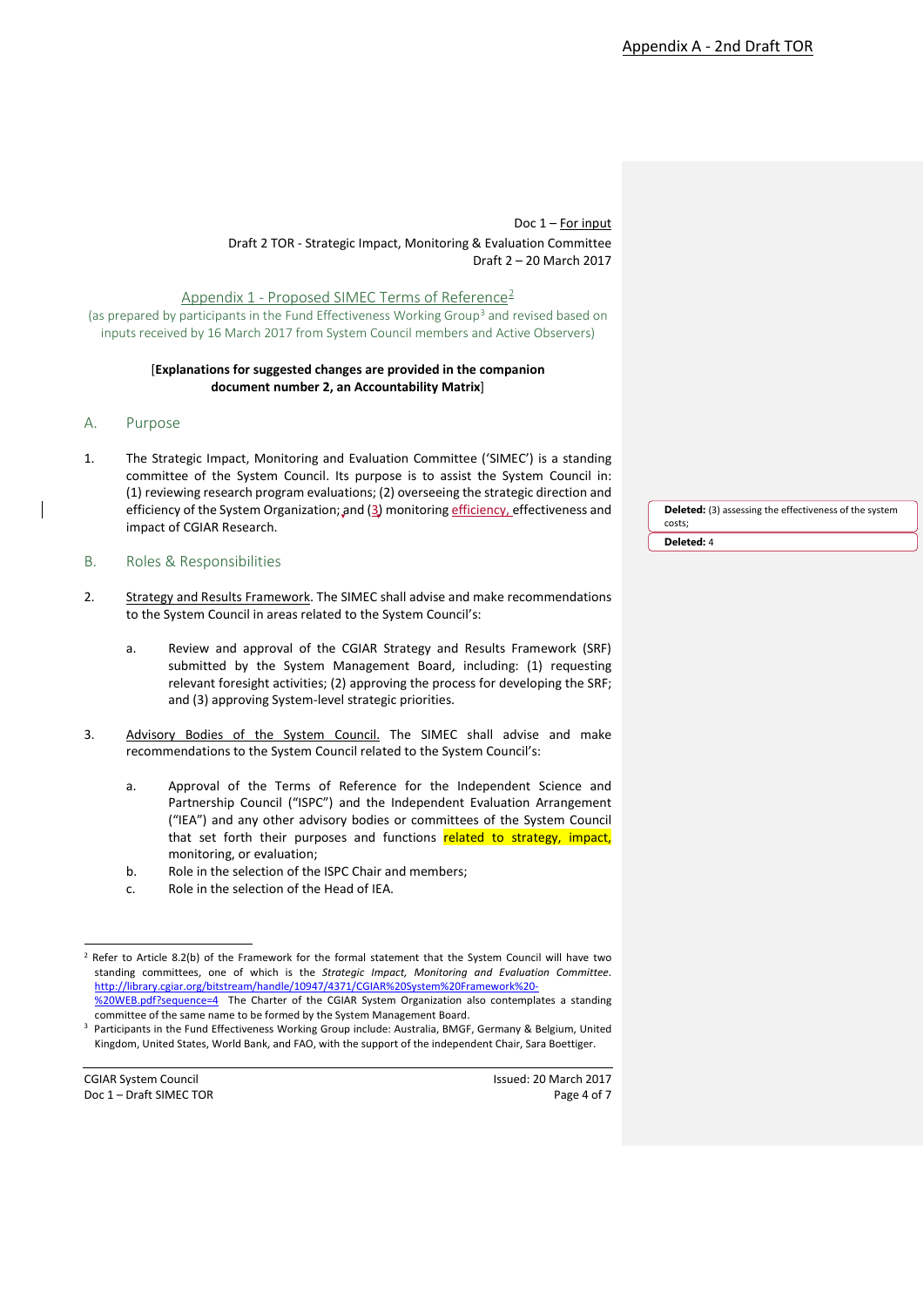- 4. Governance Related to Strategy, Impact, Monitoring and Evaluation. The SIMEC shall advise and make recommendations to the System Council related to the System Council's:
	- a. Approval of CGIAR Policies related to **strategy, impact**, monitoring and evaluation that are critical to maintaining the reputation of the CGIAR System.
- 5. Performance Management and Reporting. The SIMEC shall advise and make recommendations to the System Council related to the System Council's:
	- a. Oversight of CGIAR's performance indicators—methodology and targets—to assess CGIAR's performance with respect to the strategy and research portfolio;
	- b. Annual review of work programs and financing plans on CGIAR Research, as proposed by the System Management Board, and provision of strategic guidance to the System Management Board;
	- c. Review and approval of an integrated framework for a performance management system for CGIAR Research;
	- d. Review and approval of relevant System Entities' (i.e. ISPC, IEA etc.) work program and budget;
	- e. Review of the annual portfolio analysis and program reports on the CGIAR Portfolio.
- 6. Evaluations and Impact Assessment. The SIMEC shall advise and make recommendations to the System Council related to the System Council's:
	- a. Approval of a cost-effective multi-year evaluation plan proposed by IEA covering evaluation of the CGIAR Portfolio and the structures and functions of the System [Organization];
	- b. Review and endorsement of IEA evaluations of the CGIAR Portfolio, functions and structures, taking into account input from the System Management Board and Center management responses;
	- c. Monitoring effective implementation of ISPC and IEA recommendations with regards to CGIAR Research Programs ("CRPs") and Platforms;
	- d. Oversight of work toward greater cost-effectiveness and complementarity in the overall system of evaluations and reviews at all levels;
	- e. Endorsement of plans coordinated by the System Management Board, with input from IEA, to periodically commission governance and management reviews of Centers to complement the evaluations of the CGIAR Portfolio;
	- Requests to IEA to commission periodic (8 to 10 years) independent evaluations of the effectiveness of the CGIAR System to deliver on CGIAR's vision and mission, and after considering the results of the evaluation and responses, recommend strategic follow-up action;

CGIAR System Council Issued: 20 March 2017 Doc 1 – Draft SIMEC TOR Page 5 of 7

**Deleted:** (e.g. CRP Governance, Intellectual Property, CRP Evaluations, other impact studies, etc.).

**Deleted:** (e.g. EPMR – External Program Management Reviews)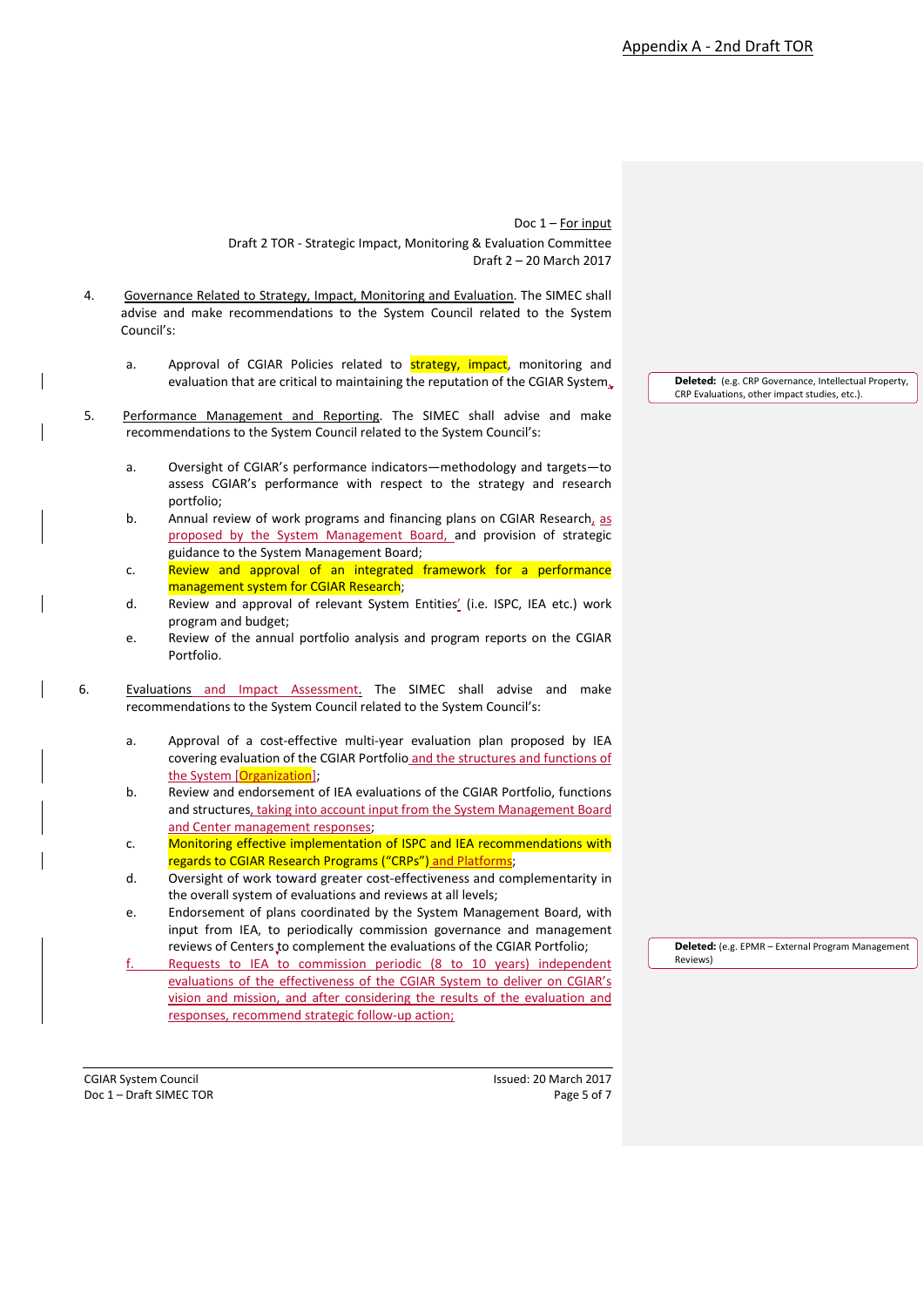- g. Approval of plans and financing of ex-post impact assessment of the CGIAR Portfolio proposed by the ISPC after consultation with the System Management Board.
- 7. Other. The SIMEC shall advise and make recommendations to the System Council related to the System Council's:
	- a. Exercise of any other functions, at the discretion of the System Council, with a three-quarters majority vote of the System Council needed to give additional roles or responsibilities to the SIMEC.
- C. Composition
- 8. Membership. Membership of the SIMEC shall be composed of a maximum of *[nine]*  $(9)$ ] members including the following:
	- a. a Chair; and
	- b. no more than six (6) representatives who are members of the System Council, and who hold seats at the System Council as either donors or development agencies; and
	- c. no more than two (2) developing country representatives.
- 9. Chair. Nominations for the Chair shall be submitted by System Council members. Election of the Chair shall be by a three-quarters majority vote of the System Council. Eligible nominees may be independent [persons with full understanding of the constraints under which the System's funders operate] or System Council members. Compensation (if any) for the Chair must be determined by the System Council and approved by a three-quarters majority vote of the System Council.
- 10. Skills and experience. Members shall have the following experience and skills:
	- a. Knowledge of CGIAR, its vision, mission, goals, objectives, and processes;
	- b. Experience in evidence-based strategic planning in agricultural research and development organizations; and
	- c. Familiarity with results frameworks, impact assessment, programmatic evaluation, and programmatic reporting.
- 11. Terms of members. Each SIMEC member (including the Chair) shall serve on the committee for a three-year term, with a possible renewal for a second three-year term. Renewal of terms shall be determined by the System Council.

Doc 1 – Draft SIMEC TOR Page 6 of 7

CGIAR System Council Issued: 20 March 2017

**Deleted:** seven

**Deleted:** evaluation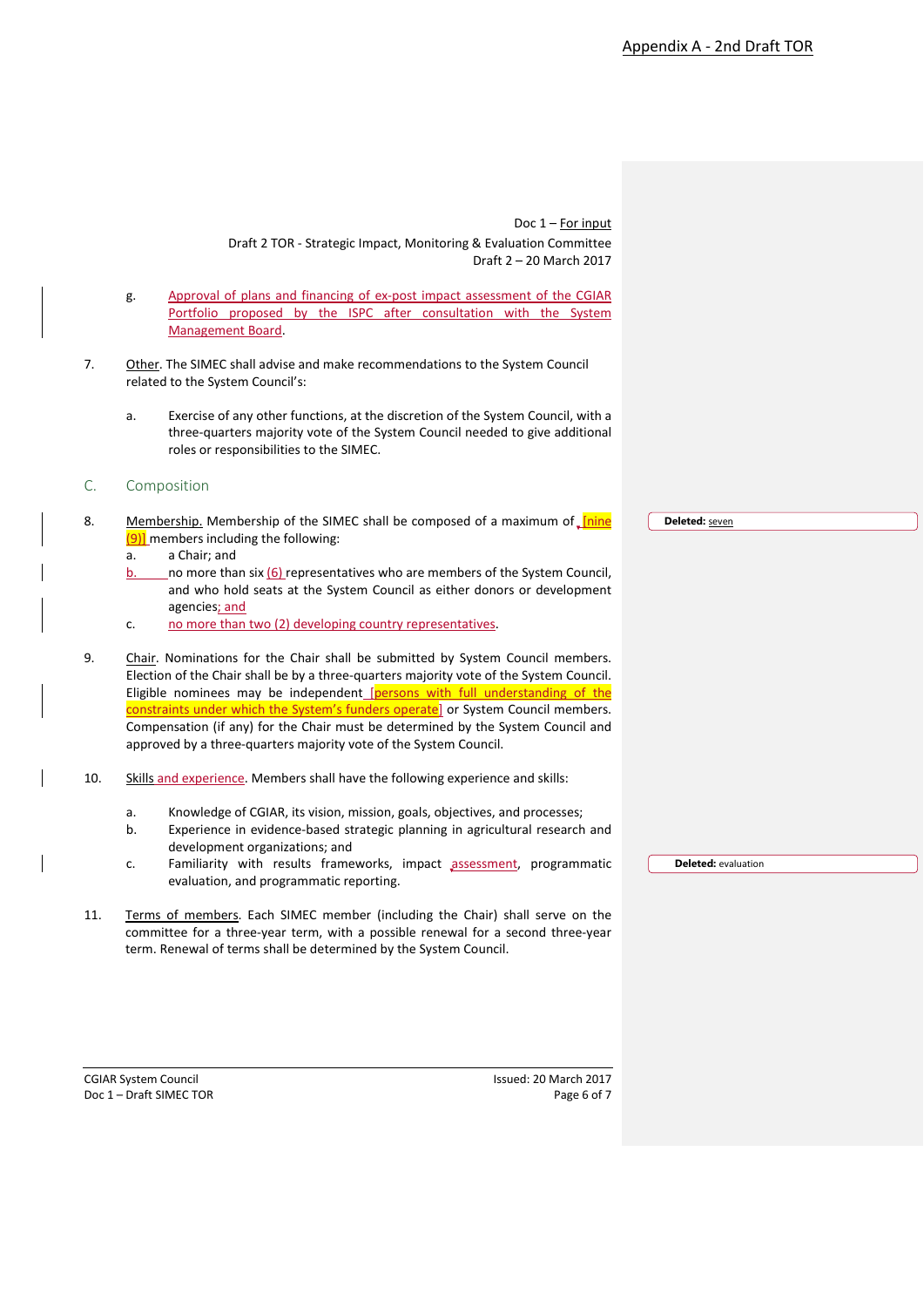### D. Operations

- 12. Meetings. The SIMEC shall meet at least twice per year, preferably in-person and prior to System Council meetings. The SIMEC shall meet virtually as determined by the Chair in consultation with the other members.
- 13. Engagement with other parties: The Chair shall interact regularly with and report to the System Council on the results of the SIMEC's deliberations, as well as any issues relevant to its discussions. The Chair shall also agree on the most appropriate engagement model and coordinate with the Chair of the System Management Board's Strategic Impact, Monitoring and Evaluation Committee, and the Executive Director of the CGIAR's System Organization to ensure effective coordination on inter-linked functions and informed decision making.
- 14. Disclosing conflicts of interest. Where a member has a conflict of interest on a specific topic under discussion, they will make the circumstances of the conflict known to the SIMEC, to ensure that discussions proceed in an open and transparent manner.
- 15. Quorum. The Chair, together with a majority of members listed in paragraph 8.b, shall constitute a quorum for the transaction of business.
- 16. Meeting support. The System Organization's budget for system costs must include the cost of reasonable support for the SIMEC operations to ensure its efficient and effective functioning.
- 17. Access to expertise, including consultants. The SIMEC, in fulfilling its duties under these TOR will draw on expertise from the System Management Office, IEA and ISPC, and subject to budget resources permitting, external consultants, individuals and institutions as appropriate considering direction, if any, provided by the System Council.
- 18. Delegation of Authority. The SIMEC shall have the power to delegate on an exceptional basis its authority and duties to the Chair or individual committee members as it deems appropriate. Individual SIMEC members may call on members of their own constituency to support them in their role as a SIMEC member, provided that it is the member who is participating in SIMEC meetings and deliberations.

**Deleted:** A **Deleted:** majority of members

Doc 1 – Draft SIMEC TOR Page 7 of 7

CGIAR System Council Issued: 20 March 2017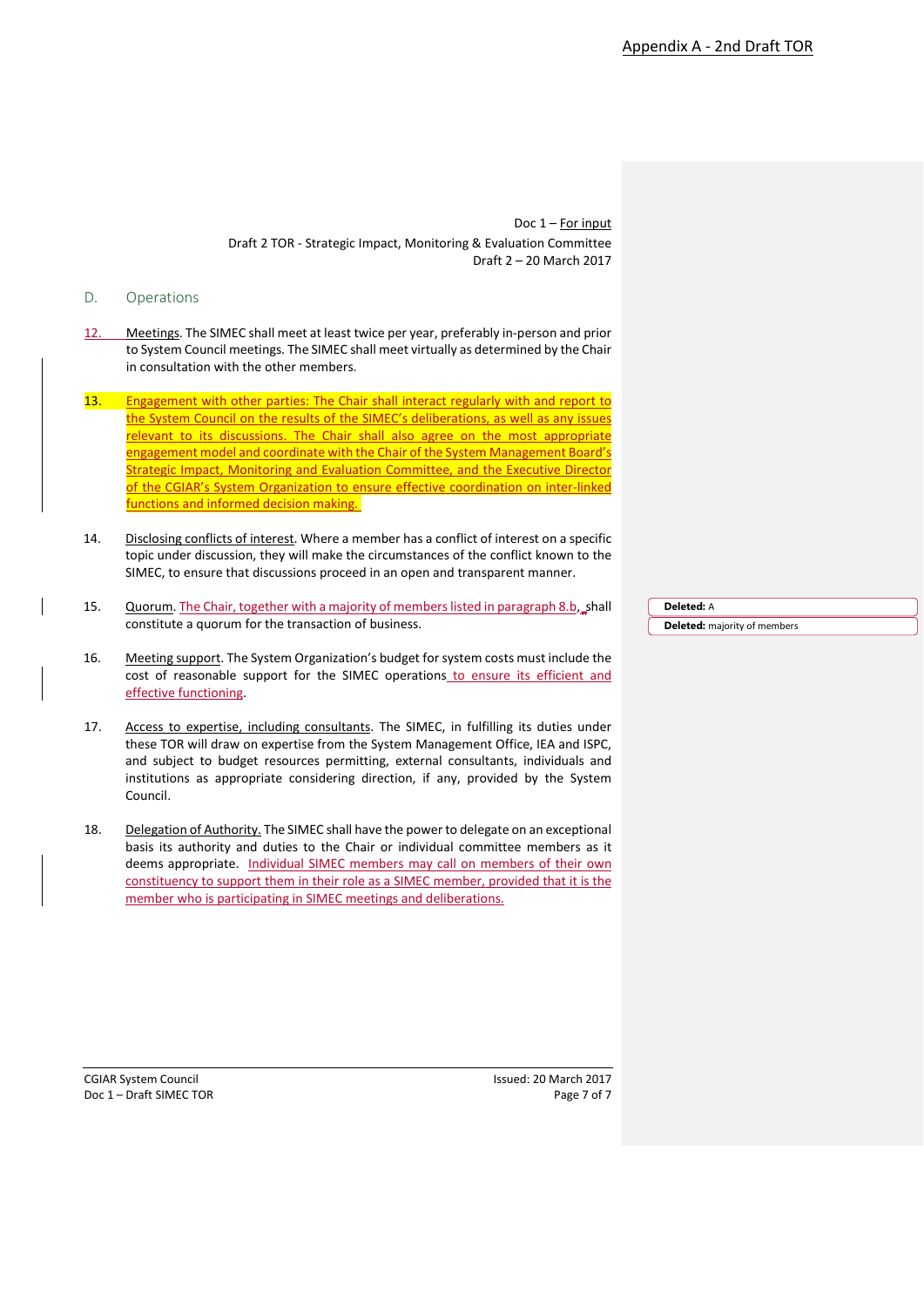

### Accountability Matrix, CGIAR System Council *Last updated:* 17-Mar-17 DRAFT SIMEC TERMS OF REFERENCE *DOCUMENT 2*

| ראנ  |  |
|------|--|
| il∆R |  |

|                   | * Note: In Draft 1, paragraph 3 was used twice by numbering error. In this document a "*" is used to denote where a revised paragraph number arises because of that error, or "**" for a wholly new paragraph |                              |                                                                                                                                                                                                                                                                                                                                                                                                                                                                                                                                                                                                                                                                                        |                                           |                                      |                                                                                                                                                                                                                                                                                                                   |                                                                                                                                                                                                                                                                                                                                                                                                                                                              |                                                                                                                                                                                                                          |  |
|-------------------|---------------------------------------------------------------------------------------------------------------------------------------------------------------------------------------------------------------|------------------------------|----------------------------------------------------------------------------------------------------------------------------------------------------------------------------------------------------------------------------------------------------------------------------------------------------------------------------------------------------------------------------------------------------------------------------------------------------------------------------------------------------------------------------------------------------------------------------------------------------------------------------------------------------------------------------------------|-------------------------------------------|--------------------------------------|-------------------------------------------------------------------------------------------------------------------------------------------------------------------------------------------------------------------------------------------------------------------------------------------------------------------|--------------------------------------------------------------------------------------------------------------------------------------------------------------------------------------------------------------------------------------------------------------------------------------------------------------------------------------------------------------------------------------------------------------------------------------------------------------|--------------------------------------------------------------------------------------------------------------------------------------------------------------------------------------------------------------------------|--|
| Version           | <b>Topic</b>                                                                                                                                                                                                  | * Paragraph<br><b>Number</b> | Input received                                                                                                                                                                                                                                                                                                                                                                                                                                                                                                                                                                                                                                                                         | Input<br>provider                         | <b>System Council</b><br>involvement | <b>System Management</b><br><b>Office Action on proposal</b>                                                                                                                                                                                                                                                      | <b>CGIAR System Framework</b><br><b>Article Reference</b><br>(as applicable)                                                                                                                                                                                                                                                                                                                                                                                 | <b>Additional Comment for</b><br><b>System Council reflection on</b><br>current draft<br>(if relevant)                                                                                                                   |  |
|                   | Part A - General comments received                                                                                                                                                                            |                              |                                                                                                                                                                                                                                                                                                                                                                                                                                                                                                                                                                                                                                                                                        |                                           |                                      |                                                                                                                                                                                                                                                                                                                   |                                                                                                                                                                                                                                                                                                                                                                                                                                                              |                                                                                                                                                                                                                          |  |
| Draft 1   Overall |                                                                                                                                                                                                               | N/A                          | We have 'No Objection' to the proposed Draft Terms of Reference (Tore) of SIMEC                                                                                                                                                                                                                                                                                                                                                                                                                                                                                                                                                                                                        | India                                     | Voting member N/A                    |                                                                                                                                                                                                                                                                                                                   |                                                                                                                                                                                                                                                                                                                                                                                                                                                              | N/A                                                                                                                                                                                                                      |  |
|                   | Part B - Specific inputs                                                                                                                                                                                      |                              |                                                                                                                                                                                                                                                                                                                                                                                                                                                                                                                                                                                                                                                                                        |                                           |                                      |                                                                                                                                                                                                                                                                                                                   |                                                                                                                                                                                                                                                                                                                                                                                                                                                              |                                                                                                                                                                                                                          |  |
|                   | Draft 1   Mandate                                                                                                                                                                                             | $\mathbf{1}$                 | Delete "(3) assessing the effectiveness of the system costs"; as this item is not<br>mandated in the Framework document. And add 'efficiency ' to reflect the<br>mandate set out in the CGIAR System Framework                                                                                                                                                                                                                                                                                                                                                                                                                                                                         | Convener of the<br>Center Board<br>Chairs | Ex-offico<br>non-voting<br>member    | Incorporated - aligning with the<br>specific language in the<br>Framework                                                                                                                                                                                                                                         | See article 8.2.(b) "a Strategic Impact, Monitoring and<br>Evaluation Committee, the purpose of which shall be to<br>assist the System Council in review of research program<br>$ evaluations$ , oversight of the strategic direction of the<br>System Organization and efficiency, effectiveness and<br>impact of CGIAR Research"                                                                                                                           |                                                                                                                                                                                                                          |  |
|                   | Draft 1   Mandate                                                                                                                                                                                             | 3a and $4a*$                 | The Framework document refers to SIMEC as standing for "strategic impact,<br>monitoring and evaluation", yet the Tore interpret this as strategy, impact,<br>monitoring and evaluation, which has a much broader meaning. This may be a<br>question of interpretation and to avoid misunderstandings we suggest greater<br>clarity is required on the relative roles of the ISPC and SIMEC.                                                                                                                                                                                                                                                                                            | <b>ISPC</b>                               | Active<br>Observer                   | Noted.                                                                                                                                                                                                                                                                                                            | In the Framework, a number of more general references For the System Council to<br>to strategy and strategic topics are included, and not<br>only "strategic impact" (e.g.: article 6.1. (a) under<br>Vision, strategic and advocacy heading). Article 8.2. (b)<br>on the mandate of SIMEC also makes a reference to "<br>oversight of the strategic direction of the System<br>Organization and efficiency, effectiveness and impact of<br>CGIAR Research". | consider if any adjustment<br>should be made to take into<br>consideration the input<br>received.                                                                                                                        |  |
|                   | Draft 1   Roles and<br>responsibilities                                                                                                                                                                       | $4a *$                       | Clarification and revision needed in reference to System Policies which SIMEC will<br>need to approve. The examples given are unclear: e.g. CRP Governance,<br>Intellectual Property, CRP Evaluations, other impact studies, etc. There are no<br>related policies to CRP governance, impact or CRP Evaluations. Also unclear what is<br>meant by "other impact studies".                                                                                                                                                                                                                                                                                                              | IEA                                       | Active<br>Observer                   | Incorporated by taking out all<br>examples to not list Policies that<br>perhaps do not exist.                                                                                                                                                                                                                     | See article $6.1(k)$ "identify and approve those CGIAR<br>Policies that are strategic, system-wide policies that are<br>critical to maintaining the reputation of the CGIAR<br> System"                                                                                                                                                                                                                                                                      | Based on the Framework, it is<br>suggested that it will be for the<br>System Council to identify the<br>relevant Policy (or Policy gap)<br>and put that before the SIMEC<br>to take the lead on<br>development/revision. |  |
|                   | Draft 1   Roles and<br>responsibilities                                                                                                                                                                       | $5b *$                       | A clearer distinction is needed between the work of the SIMEC at the SMB level<br>and that of the SC-SIMEC. As it currently is stated, the work of SC-SIMEC seems to<br>duplicate that of SMB-SIMEC. With respect to reviewing CRP level annual plans. In<br>$\vert$ our view, this should primarily be the responsibility of SMB-SIMEC. SC-SIMEC<br>should advice SC on SMB proposals, especially in relation to financial decisions on<br>CRPs.                                                                                                                                                                                                                                      | IEA                                       | Active<br>Observer                   | Incorporated - aligning with the<br>specific language in the<br>Framework. It is noted that the<br>SMB will prepare TOR for its own<br>SIMEC once clarity is obtained on<br>the System Council level TOR for<br>the SC-SIMEC. This is to ensure<br>clarity in the different committees,<br>and avoid duplication. | See article 6.1. (r) "review annually work programs and<br>financing plans for CGIAR Research and provide<br>strategic guidance to the System Management Board on<br>CGIAR Research" in conjunction with Charter Article<br>8.1. dd "provide annually to the System Council work<br>programs and financing plans on CGIAR Research and<br>seek the Council's strategic guidance"                                                                             |                                                                                                                                                                                                                          |  |
|                   | Draft 1   Roles and<br>responsibilities                                                                                                                                                                       | $5c*$ and 6 $c*$             | Some of the roles and responsibilities go beyond what was agreed in the<br>Framework document (which limited SIMEC to strategic impact, monitoring and<br>evaluation) and thereby create a very broad remit for SIMEC. From experience, we<br>can say that the tasks listed for SIMEC will require a considerable level of resource<br>and some also duplicate tasks which we believed were to be expected of ISPC or<br>the SMO. The ISPC is an independent body reporting directly to the System Council<br>and it is not clear why an additional layer of governance between the ISPC and the<br>SC is thought to be necessary. For example 4c and 5c. (sic, now 5c and 6c in draft | <b>ISPC</b>                               | Active<br>Observer                   | Paragraphs 5c and 6c are<br>highlighted.                                                                                                                                                                                                                                                                          |                                                                                                                                                                                                                                                                                                                                                                                                                                                              | The System Council is invited<br>to consider whether there<br>should be a drafting change.                                                                                                                               |  |
|                   | Draft 1   Roles and<br>responsibilities                                                                                                                                                                       | $6*$                         | SIMEC TORS also need to reference "impact assessments" rather than "impact<br>evaluation" or "impact studies", as per CGIAR terminology used.                                                                                                                                                                                                                                                                                                                                                                                                                                                                                                                                          | <b>IEA</b>                                | Active<br>Observer                   | Incorporated. Added 'impact<br>up language in the headings of the<br>Framework                                                                                                                                                                                                                                    | See "Evaluations and Impact Assessment" heading on<br>assessment' to the heading to take page 9 as part of Article 8 of the Framework                                                                                                                                                                                                                                                                                                                        |                                                                                                                                                                                                                          |  |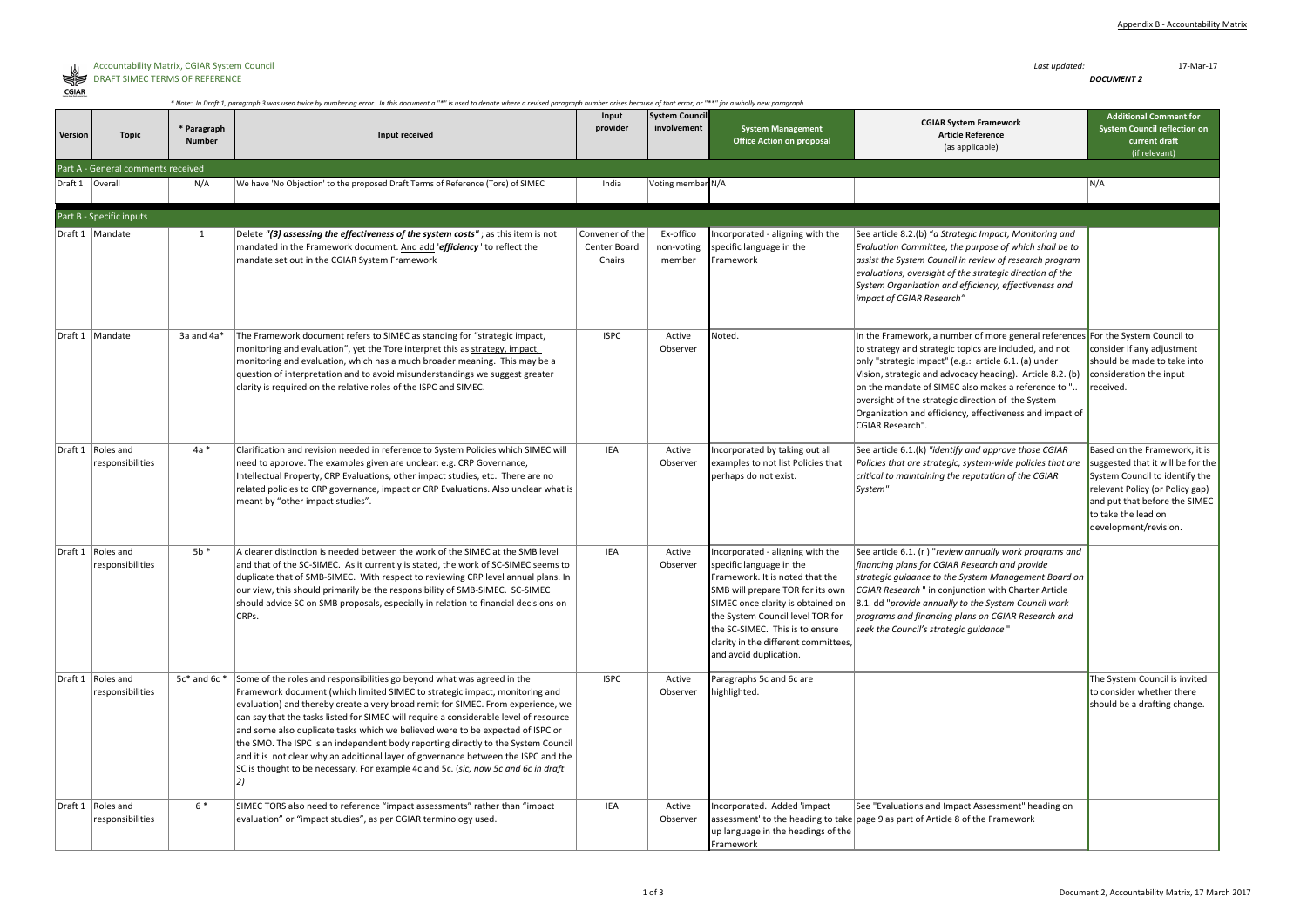

|               | * Note: In Draft 1, paragraph 3 was used twice by numbering error. In this document a "*" is used to denote where a revised paragraph number arises because of that error, or "**" for a wholly new paragraph** |                              |                                                                                                                                                                                                                                                                                                                                                                                                                                                        |                                           |                                           |                                                                                                                                                                       |                                                                                                                                                                                                                                                                                                                  |                                                                                                                                                                                                                                                      |
|---------------|-----------------------------------------------------------------------------------------------------------------------------------------------------------------------------------------------------------------|------------------------------|--------------------------------------------------------------------------------------------------------------------------------------------------------------------------------------------------------------------------------------------------------------------------------------------------------------------------------------------------------------------------------------------------------------------------------------------------------|-------------------------------------------|-------------------------------------------|-----------------------------------------------------------------------------------------------------------------------------------------------------------------------|------------------------------------------------------------------------------------------------------------------------------------------------------------------------------------------------------------------------------------------------------------------------------------------------------------------|------------------------------------------------------------------------------------------------------------------------------------------------------------------------------------------------------------------------------------------------------|
| Version       | <b>Topic</b>                                                                                                                                                                                                    | * Paragraph<br><b>Number</b> | Input received                                                                                                                                                                                                                                                                                                                                                                                                                                         | Input<br>provider                         | <b>System Council</b><br>involvement      | <b>System Management</b><br><b>Office Action on proposal</b>                                                                                                          | <b>CGIAR System Framework</b><br><b>Article Reference</b><br>(as applicable)                                                                                                                                                                                                                                     | <b>Additional Comment for</b><br><b>System Council reflection on</b><br>current draft<br>(if relevant)                                                                                                                                               |
|               | Draft 1   Roles and<br>responsibilities -<br>Evaluations                                                                                                                                                        | $6a *$                       | Add <b>bolded</b> text to end of phrase: Edit: Approval of cost-effective multiyear<br>evaluation plan proposed by IEA covering evaluation of the CGIAR portfolio, and<br>the functions and structures of the CGIAR system                                                                                                                                                                                                                             | <b>IEA</b>                                | Active<br>Observer                        | Incorporated partially. Revised<br>text in 6.a is taken from the<br>Framework.                                                                                        | See article 6.1.(cc) "approve, in consultation with the<br>System Management Board, a cost-effective, multi-year<br>evaluation plan proposed by IEA covering evaluations of<br>the CGIAR Portfolio and the structures and functions of<br>the System Organization"                                               | The Office suggests that the<br>inclusion of "Organization"<br>may have been a drafting error<br>in the Framework. The Council<br>is invited to consider whether,<br>on a natural reading, the<br>sentence should read as is<br>proposed by the IEA. |
|               | Draft 1   Roles and<br>responsibilities                                                                                                                                                                         | $6b *$                       | Add bolded text - "Review and endorsement (or otherwise) of IEA evaluations of<br>the CGIAR Portfolio, functions and structures, taking into account input from the<br><b>SMB and Center management responses"</b>                                                                                                                                                                                                                                     | Convener of the<br>Center Board<br>Chairs | Ex-offico<br>non-voting<br>member         | Incorporated partially. Revised<br>text is taken from the Framework                                                                                                   | See article 6.1. (ff) "review and endorse IEA evaluations<br>of the CGIAR Portfolio, functions and structures, taking<br>into account input from the System Management Board<br>and Center management responses"                                                                                                 |                                                                                                                                                                                                                                                      |
|               | Draft 1 Roles and<br>responsibilities                                                                                                                                                                           | $6c*$                        | SIMEC TOR include no reference to SIMEC having any role in impact assessment,<br>although impact assessment is mentioned in several places. In our view, SC-SIMEC<br>should receive reports on SPIA's results, provide comments on SPIA's strategy,<br>and periodically discuss the coverage of impact assessment in the System and its<br>adequate resourcing. Currently this is not reflected in SIMEC's work on indicators<br>and annual reporting. | IEA                                       | Active<br>Observer                        | Noted. SPIA is formally a sub-<br>group of the ISPC.                                                                                                                  |                                                                                                                                                                                                                                                                                                                  | For System Council to consider<br>whether to include an express<br>reference to the Standing<br>Panel on Impact Assessment<br>$(SPIA)$ in this paragraph, or<br>whether a reference to ISPC is<br>sufficient.                                        |
|               | Draft 1   Roles and<br>responsibilities                                                                                                                                                                         | 6e *                         | Delete reference to EPMRs. There needs to be a clear distinction between<br>programmatic evaluations (carried out by IEA through research evaluations) and<br>Center based evaluation which focuses only on governance and management (as<br>clearly stated in the Charter and Framework). The current phrasing, with reference<br>to EPMRs (which were programmatic assessments) should be deleted                                                    | <b>IEA</b>                                | Active<br>Observer                        | Incorporated. Language is aligned<br>with Framework, and as for 4.a,<br>examples are taken for<br>consistency.                                                        | See article 6.1. (dd) "endorse plans coordinated by the<br>System Management Board, with input from IEA, to<br>periodically commission governance and management<br>reviews of Centers to complement the evaluations of the<br>CGIAR Portfolio"                                                                  |                                                                                                                                                                                                                                                      |
| N/A           | Roles and<br>responsibilities                                                                                                                                                                                   | $6f *$                       | N/A                                                                                                                                                                                                                                                                                                                                                                                                                                                    | N/A                                       | N/A                                       | N/A                                                                                                                                                                   | See article 6.1. (ee) "Request the IEA to commission<br>periodic (8 to 10 years) independent evaluations of the<br>effectiveness of the CGIAR System to deliver on CGIAR's<br>vision and mission, and after considering the results of<br>the evaluation and responses, recommend strategic<br>follow-up action' | Suggested to include this new<br>paragraph based on language<br>in Framework, which item was<br>not included in Draft 1, to<br>cover all Council's Evaluation<br>and Impact Assessment<br><b>functions</b>                                           |
| N/A           | Roles and<br>responsibilities                                                                                                                                                                                   | $6g *$                       | N/A                                                                                                                                                                                                                                                                                                                                                                                                                                                    | N/A                                       | N/A                                       | N/A                                                                                                                                                                   | See article 6.1. (gg) "approve plans and financing of ex-<br>post impact assessment of the CGIAR Portfolio proposed paragraph based on language<br>by the ISPC after consultation with the System<br>Management Board"                                                                                           | Suggested to include this new<br>in Framework, which item was<br>not included in Draft 1, to<br>cover all Council's Evaluation<br>and Impact Assessment<br><b>functions</b>                                                                          |
|               | Draft 1 Composition                                                                                                                                                                                             | 8                            | The membership could also include 2 developing country representatives, so $6 + 2$<br>+1 model, without changing quorum                                                                                                                                                                                                                                                                                                                                | <b>EIARD</b>                              | Voting<br>Member<br>consultative<br>group | Incorporated for System Council<br>consideration based on<br>membership blend in System<br>Council voting members.                                                    | Article 3, membership of System Council                                                                                                                                                                                                                                                                          | The System Council is invited<br>to consider this revision.                                                                                                                                                                                          |
| Draft 1 Chair |                                                                                                                                                                                                                 | 9                            | For effective interaction with other System entities, the chair of a SC standing<br>committee needs to be an SC member, with full understanding of the constraints<br>under which the majority of donors operate.                                                                                                                                                                                                                                      | <b>ISPC</b>                               | Active<br>Observer                        | Partially Incorporated, with the<br>ISPC inputs included for any<br>potential independent Chair,<br>without excluding the possiblity to<br>have an independent Chair. |                                                                                                                                                                                                                                                                                                                  | The System Council is invited<br>to consider whether it should<br>be that only a System Council<br>member can serve as Chair.                                                                                                                        |